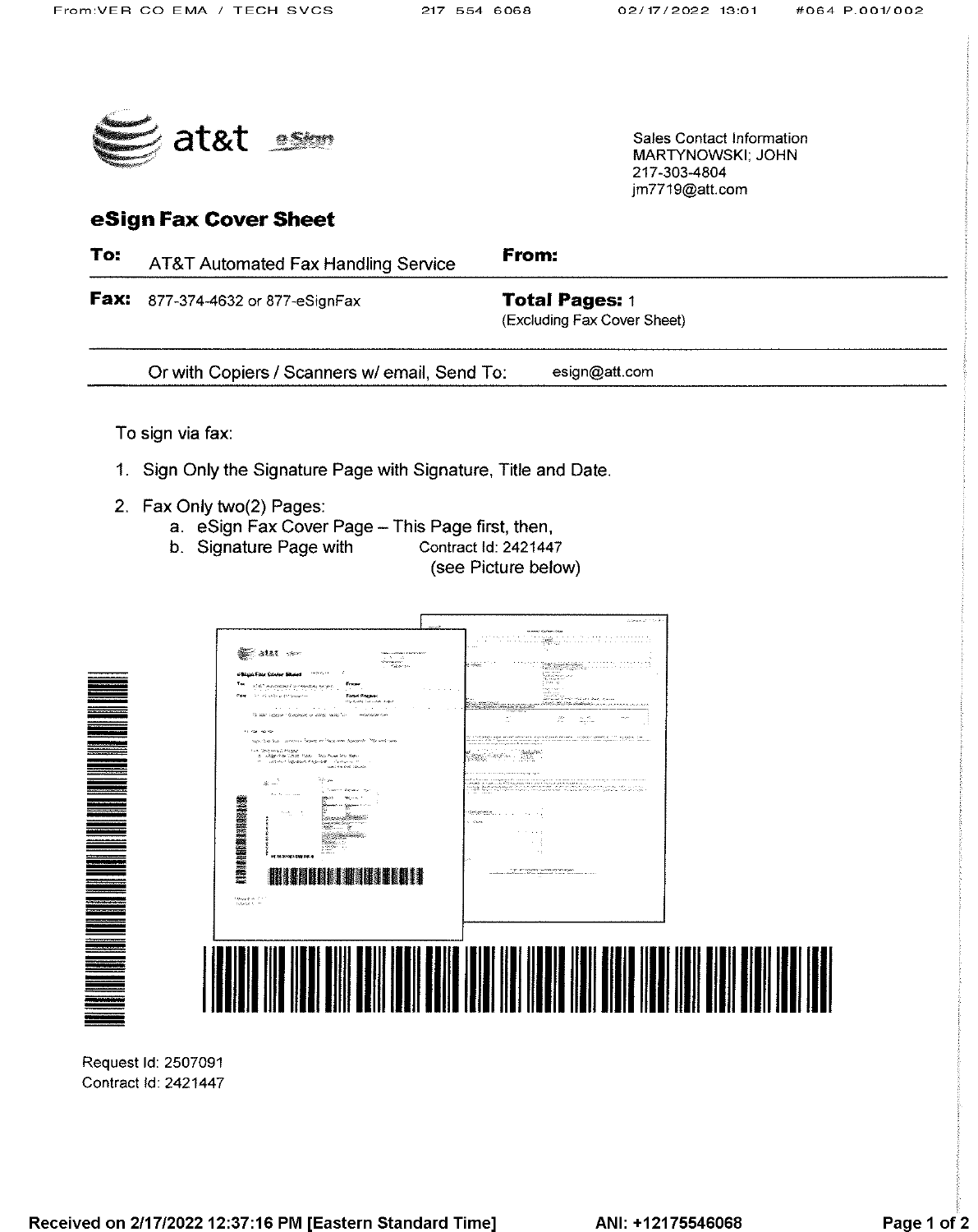

Contract Id: 2421447

**Customer Signature Page** 

| Customer                                                                                                                                                                                                                                                                     |                                | AT&T                                                                                                                                                                                                   |                                                  |          |
|------------------------------------------------------------------------------------------------------------------------------------------------------------------------------------------------------------------------------------------------------------------------------|--------------------------------|--------------------------------------------------------------------------------------------------------------------------------------------------------------------------------------------------------|--------------------------------------------------|----------|
| <b>VERMILION COUNTY TECHNOLOGY</b><br>Street Address: 201 N VERMILION ST<br>City: DANVILLE<br>State/Province: IL<br>Zip Code: 618324700<br>Country: US                                                                                                                       |                                | AT&T Corp.                                                                                                                                                                                             |                                                  |          |
| <b>Customer Contact (for notices)</b>                                                                                                                                                                                                                                        |                                | <b>AT&amp;T Contact (for notices)</b>                                                                                                                                                                  |                                                  |          |
| Name: KAREN RUDD<br><b>Title: DIRECTOR</b><br>Street Address: 201 N VERMILION ST<br>City: DANVILLE<br>State/Province: IL<br>Zip Code: 618324700<br>Country: US<br>Telephone: 2175446060<br>Fax:<br>Email: KARENR@VERCOUNTY.ORG<br>Customer Account Number or Master Account: |                                | Street Address: 555 E COOK ST SHARED<br>City: SPRINGFIELD<br>State/Province: IL<br>Zip Code: 62703<br>Country: US<br>With a copy to:<br>AT&T Corp.<br>One AT&T Way<br>Support Team Email: mast@att.com | Bedminster, NJ 07921-0752 ATTN: Master Agreement |          |
| AT&T Solution Provider or Representative Information (if applicable)                                                                                                                                                                                                         |                                |                                                                                                                                                                                                        |                                                  |          |
| Name:<br>Agent Street Address:<br>Telephone:                                                                                                                                                                                                                                 | Company Name:<br>City:<br>Fax: | State:<br>Email:                                                                                                                                                                                       | Zip Code:<br>Agent Code:                         | Country: |

Customer signature serves as a signature of each document listed below. Edits to appended documents, as originally presented by AT&T, are rejected. If the documents listed below include a Master Agreement, such Master Agreement must be fully executed before any of the listed documents will become effective.

| -------------------<br>cuments                                                                                              | łВ                 |
|-----------------------------------------------------------------------------------------------------------------------------|--------------------|
| .ndf<br><b>CING</b><br>יפם.<br>.<br>- 175                                                                                   | AC<br>.<br>--<br>. |
| .ndf<br>PRICING<br>$\sim$<br>ъe<br>.RNE<br>ור ום<br>١N<br>п.<br>۰Δ.<br>NA<br>. т. в.<br>.<br>--<br>$\overline{\phantom{a}}$ | 124AET<br>.        |

If Customer is purchasing Voice Over IP services, the following additional language applies:

The undersigned, on behalf of Customer, acknowledges that Customer has received and understands the advisories concerning the circumstances under which E911 service may not be available, as stated in the AT&T Business Voice over IP Services Service Guide found at

http://serviceguidenew.att.com/sg\_flashPlayerPage/BVOIP. Such circumstances include, but are not limited to, relocation of the end user's CPE, use of a nonnative or virtual telephone number, failure in the broadband connection, loss of electrical power, and delays that may occur in updating the Customer's location in the automatic location information database.

| <b>Customer</b><br>(by its authorized representative) |
|-------------------------------------------------------|
|                                                       |
| A/dA<br>Name: $\sqrt{\lambda}$                        |
| Thair now<br>Title:                                   |
| (7/2022)<br>Date:                                     |

AT&T and Customer Confidential Information Handwritten Modifications Within Referenced Contract Documents are Void

Page 1 of 1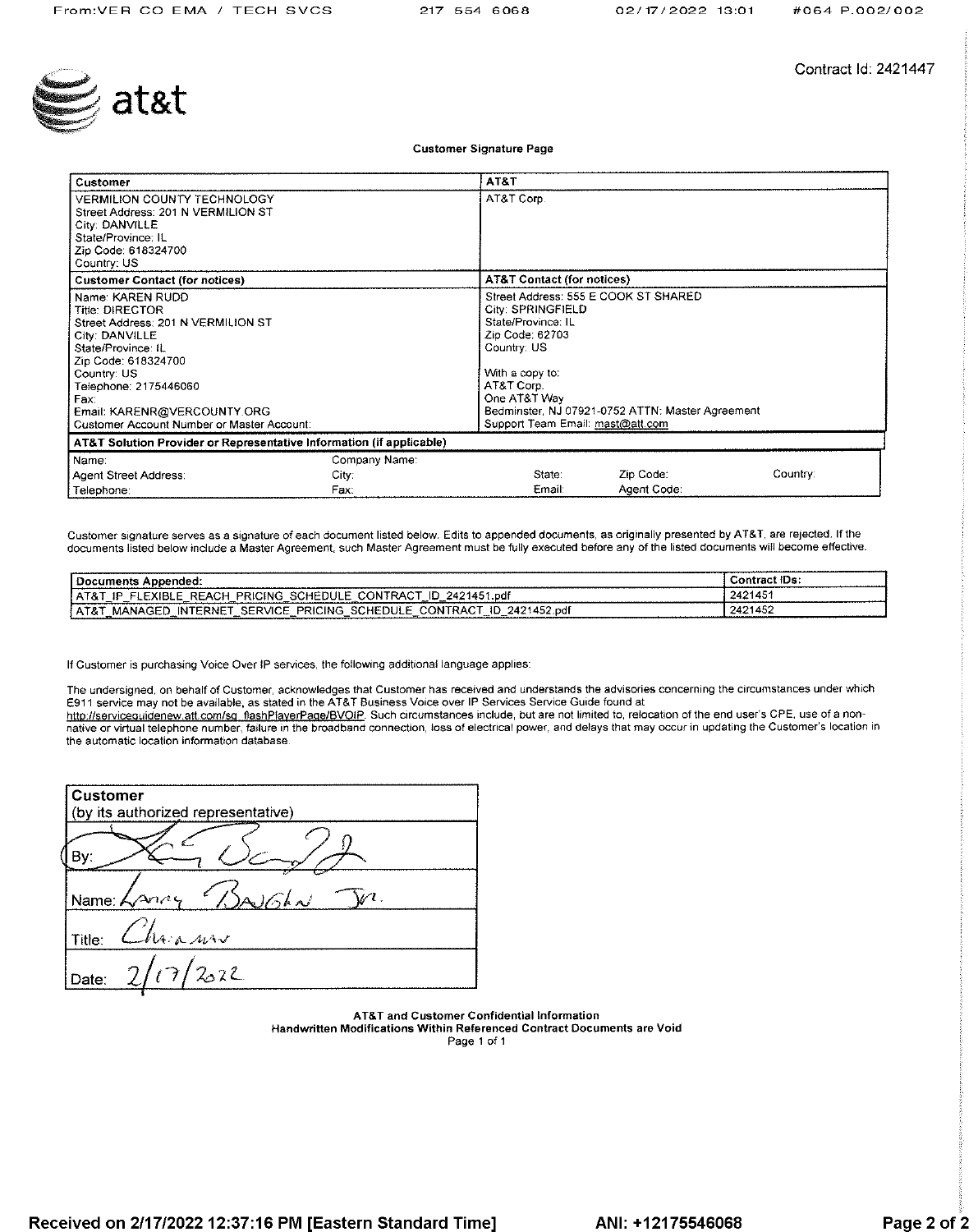Contract Id: 2421451



 AT&T MA Reference No. MA50006696UA AT&T PS Contract ID BVP14349589 MA50006696UA

# **AT&T IP FLEXIBLE REACH AND AT&T IP TOLL-FREE PRICING SCHEDULE**

PCD ID: 20220217-049

| <b>Customer</b>                                                                                                                                                                                                                                                                                                                                                                                        | AT&T                                                                                                                                                                                                                                                                                                                                                                                                                                                                                                    |
|--------------------------------------------------------------------------------------------------------------------------------------------------------------------------------------------------------------------------------------------------------------------------------------------------------------------------------------------------------------------------------------------------------|---------------------------------------------------------------------------------------------------------------------------------------------------------------------------------------------------------------------------------------------------------------------------------------------------------------------------------------------------------------------------------------------------------------------------------------------------------------------------------------------------------|
| VERMILION COUNTY TECHNOLOGY                                                                                                                                                                                                                                                                                                                                                                            | AT&T Corp.                                                                                                                                                                                                                                                                                                                                                                                                                                                                                              |
| Street Address: 201 N VERMILION ST<br>City: DANVILLE State/Province: IL<br>Zip Code: 618324700<br><b>Country: United States</b><br><b>Customer Contact (for Notices)</b><br>Name: KAREN RUDD<br>Title: DIRECTOR<br>Street Address: 201 N VERMILION ST<br>City: DANVILLE<br>State/Province: IL<br>Zip Code: 618324700<br>Country: United States<br>Telephone: 2175446060<br>Email: KARENR@VERCOUNTY.ORG | <b>AT&amp;T Contact (for Notices)</b><br>Name: John Martynowski<br>Street Address: 555 E COOK ST SHARED<br>City: SPRINGFIELD<br>State/Province: IL<br>Zip Code: 62703 Country: United States<br>Telephone: 2175272704<br>Email: JM7719@ATT.COM<br>Sales/Branch Manager: Daniel Masters<br><b>SCVP Name: Daniel Masters</b><br>Sales Strata: Retail Sales Region: USA<br>With a copy (for Notices) to:<br>AT&T Corp.<br>One AT&T Way<br>Bedminster, NJ 07921-0752<br>ATTN: Master Agreement Support Team |
|                                                                                                                                                                                                                                                                                                                                                                                                        | Email: mast@att.com                                                                                                                                                                                                                                                                                                                                                                                                                                                                                     |
| AT&T Solution Provider or Representative Information (if applicable) [                                                                                                                                                                                                                                                                                                                                 |                                                                                                                                                                                                                                                                                                                                                                                                                                                                                                         |
| Company Name:<br>Name:<br><b>Agent Street Address:</b><br>City:<br>State:<br>Zip Code:<br>Country:<br>Telephone: Fax: Email:<br>Agent Code:                                                                                                                                                                                                                                                            |                                                                                                                                                                                                                                                                                                                                                                                                                                                                                                         |

This Pricing Schedule is part of the Agreement between AT&T and Customer referenced above.

The undersigned, on behalf of Customer, acknowledges that Customer has received and understands the advisories concerning (i) the circumstances under which, and (ii) the non-US countries in which, emergency calling (including but not limited to E911 service or its equivalent in other countries) is not or may not be available, as stated and identified in the AT&T Business Voice over IP Services Service Guide found in the SG Library at [http://serviceguidenew.att.com.](http://serviceguidenew.att.com/) Such circumstances include, but are not limited to, relocation of the User's CPE, use of a non-native or virtual telephone number, failure in the broadband connection, loss of electrical power, and delays that may occur in updating the Customer's location in the automatic location information database. For additional Most of World advisories, see section "Additional Terms," sub-heading "Emergency Calling Most of World".

| <b>Customer</b>                         | AT&T                               |
|-----------------------------------------|------------------------------------|
| (by its authorized representative)      | (by its authorized representative) |
| By:                                     | By:                                |
| Name:                                   | Name: Kaitlyn Guffey               |
| equired on<br>Title:<br><b>Page thi</b> | Title: Contract Specialist CGI     |
| Date:                                   | Date: 17 Feb 2022<br>rk142v        |
|                                         |                                    |

# **AT&T and Customer Confidential Information**

Page 1 of 5 ASAP!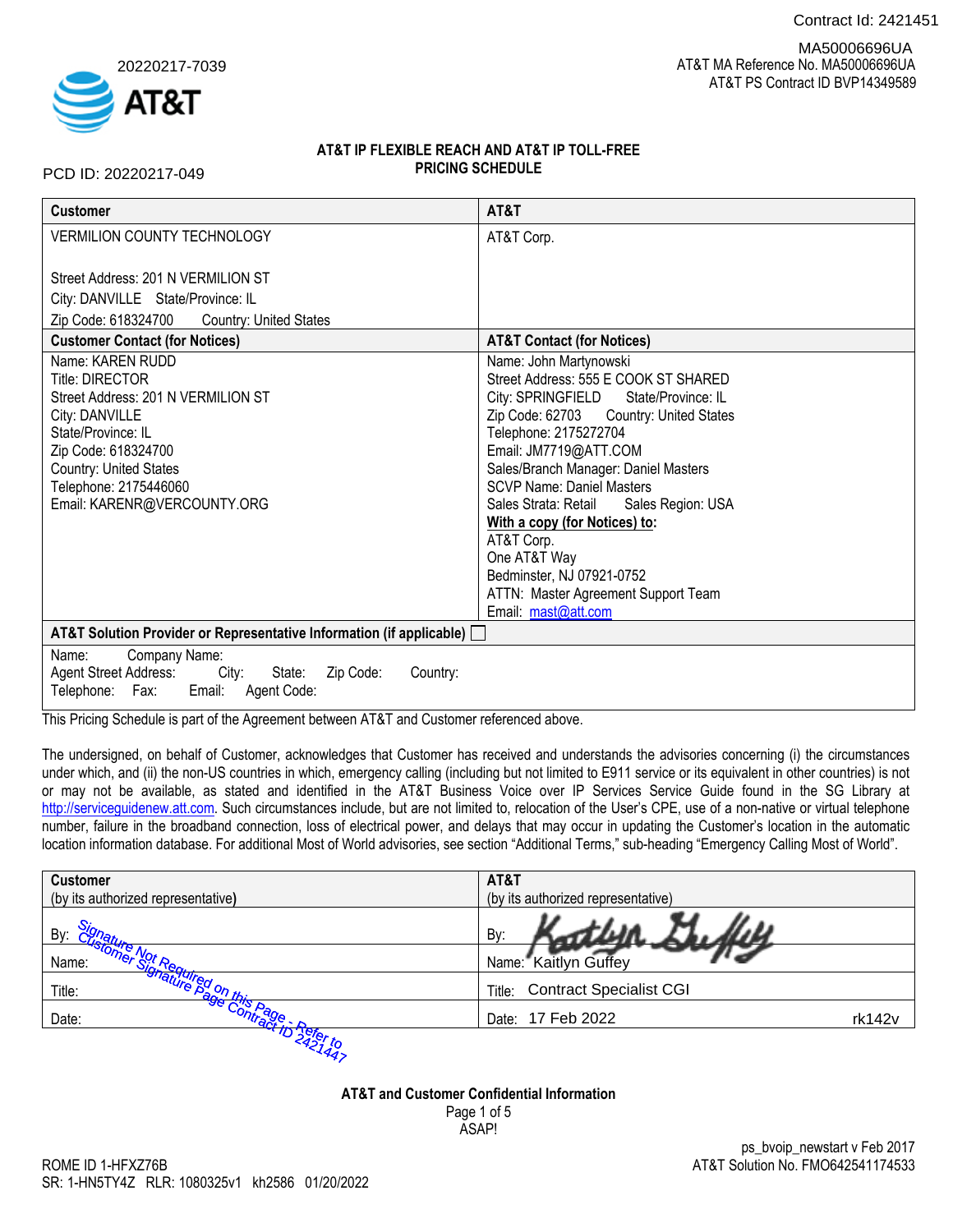### **1. SERVICES**

| <b>Service</b>                                         | <b>Service Publication Location</b>                     |  |  |
|--------------------------------------------------------|---------------------------------------------------------|--|--|
| AT&T IP FLEXIBLE REACH AND AT&T<br><b>IP TOLL-FREE</b> | http://serviceguidenew.att.com/sg_flashPlayerPage/BVOIP |  |  |

### **2. PRICING SCHEDULE TERM AND EFFECTIVE DATES**

| <b>Pricing Schedule Term</b>                 | 36 months                               |
|----------------------------------------------|-----------------------------------------|
| <b>Pricing Schedule Term Start Date</b>      | Effective Date of this Pricing Schedule |
| <b>Effective Date of Rates and Discounts</b> | Effective Date of this Pricing Schedule |

#### **3. MARC**

#### **4. MINIMUM PAYMENT PERIOD**

| <b>Service Components</b> | <b>Percent of Monthly Service Fees Due Upon Termination</b><br><b>Prior to Completion of Minimum Payment Period</b> | <b>Minimum Payment Period</b><br>per Service Component                      |
|---------------------------|---------------------------------------------------------------------------------------------------------------------|-----------------------------------------------------------------------------|
| All Service Components    | 50%                                                                                                                 | Longer of 12 months or until the end of the<br><b>Pricing Schedule Term</b> |

#### **5. ADDITIONAL TERMS AND CONDITIONS**

#### **5.1. Emergency Calling Most of World**

#### **Emergency Calling Most of World**

**At or before Service activation at a Most of World Site with outbound BVoIP calling, Customer certifies it has and agrees to continuously keep individual business lines and other appropriate facilities with a local service provider or other provider capable of, and responsible for, providing Customer access to three-digit emergency dialing services, if AT&T does not provide emergency dialing service and for as long as AT&T provides outbound BVoIP service to that Site. Customer is responsible to ensure that all calls to these emergency dialing service numbers are routed over appropriate facilities to ensure completion provided by that local service provider, or other provider. Customer agrees to indemnify and defend AT&T from and against any and all third-party claims and related loss, liability, damage and expense, arising from Customer's failure to perform Customer's obligations outlined in this Section. AT&T's provisioning of outbound BVoIP service is conditioned upon Customer's full compliance with these obligations, and failure to do so is a material breach of this Agreement.**

### **AT&T and Customer Confidential Information** Page 2 of 5 ASAP!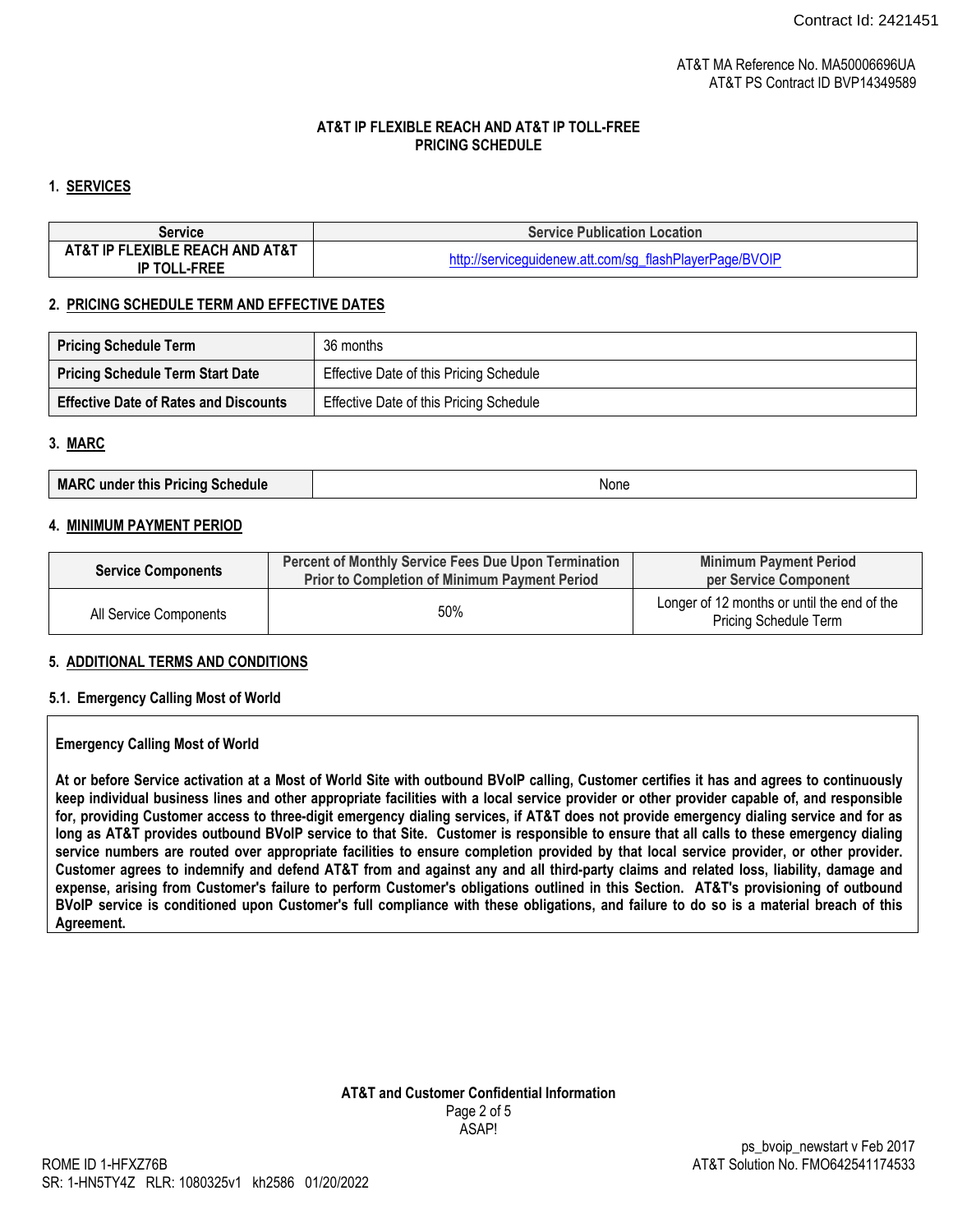### **5.2. White Pages, Yellow Pages, Directory Assistance**

White Pages, Yellow Pages and Directory Assistance database listings are subject to (1) rules, regulations, guidelines and requirements of Business Directory Publishers and Directory Assistance providers, including but not limited to AT&T Affiliates, relating to the information which may, may not or must be included in listings, and (2) federal, state and local laws, ordinances and regulations, including those relating to deceptive practices and deceptive advertising. Customer (not AT&T) is solely responsible for complying with (1) and (2). If Customer supplies information to AT&T that, according to the Business Directory Publisher or Directory Assistance provider or otherwise, violates (1) or does or may violate (2), Customer understands that its listing information may, without advance notice, be rejected or removed from White Pages, Yellow Pages and Directory Assistance databases, and Customer will indemnify and hold AT&T and its Affiliates harmless from any and all losses, liability, damages, fines, claims, costs or expenses (including attorneys' fees) of any kind, suffered by AT&T, by any AT&T Affiliate, by Customer or by any third party as a result of Customer's breach of its obligation.

#### **5.3. Broadband Connectivity**

This Pricing Schedule does not include transport necessary for the provision of AT&T Flexible Reach Service, Over Any Transport. Customer must obtain broadband connectivity separately under an AT&T or third-party contract.

## **6. RATES**

Discounts are applied to the applicable Service Publication rates.

## **7. DISCOUNTS**

MRC = Monthly Recurring Charge

NRC = Non-Recurring Charge

## **7.1. US DISCOUNTS**

### **I. Common Billable Elements**

| Table A: Common Billable Elements (apply regardless of Underlying Transport Service) |                          |                         |  |
|--------------------------------------------------------------------------------------|--------------------------|-------------------------|--|
| <b>Item</b>                                                                          | <b>Type of Charge</b>    | <b>Element Discount</b> |  |
| US Off-Net Calling Charge                                                            | Per Usage                | 80.00%                  |  |
| (US Terminated Off-Net Calling Charge)                                               |                          |                         |  |
| Non-US Terminated Off-Net Calling Charge - fixed                                     | Per Usage                | 20.00%                  |  |
| Non-US Terminated Off-Net Calling Charge - mobile                                    | Per Usage                | 20.00%                  |  |
| AT&T IP Flexible Reach Enhanced Features Package Charge                              | MRC, per Concurrent Call | 100.00%                 |  |

#### **II. Calling Plan Discounts**

| Table A: Calling Plan A (IP Long Distance Only) |                          |                              |                                       |  |
|-------------------------------------------------|--------------------------|------------------------------|---------------------------------------|--|
| <b>Item</b>                                     | <b>Type of Charge</b>    | <b>Calling Plan Discount</b> | <b>AT&amp;T IPTF Bundled Discount</b> |  |
| Calling Plan Setup Fee                          | NRC per Site             | 0.00%                        | Not available                         |  |
| Calling Plan Charge                             | MRC, per Concurrent Call | $0.00\%$                     | Not available                         |  |

| Table B: Calling Plan B (IP Local and IP Long Distance) |                          |                              |                                       |  |
|---------------------------------------------------------|--------------------------|------------------------------|---------------------------------------|--|
| Item                                                    | <b>Type of Charge</b>    | <b>Calling Plan Discount</b> | <b>AT&amp;T IPTF Bundled Discount</b> |  |
| Calling Plan Setup Fee                                  | NRC per Site             | $0.00\%$                     | Not available                         |  |
| Calling Plan Charge*                                    | MRC, per Concurrent Call | $0.00\%$                     | Not available                         |  |
| Telephone Number Charge                                 | MRC, per Number          | $0.00\%$                     | Not Available                         |  |

\* This charge is waived for all AT&T Voice DNA Sites.

#### **AT&T and Customer Confidential Information**

Page 3 of 5 ASAP!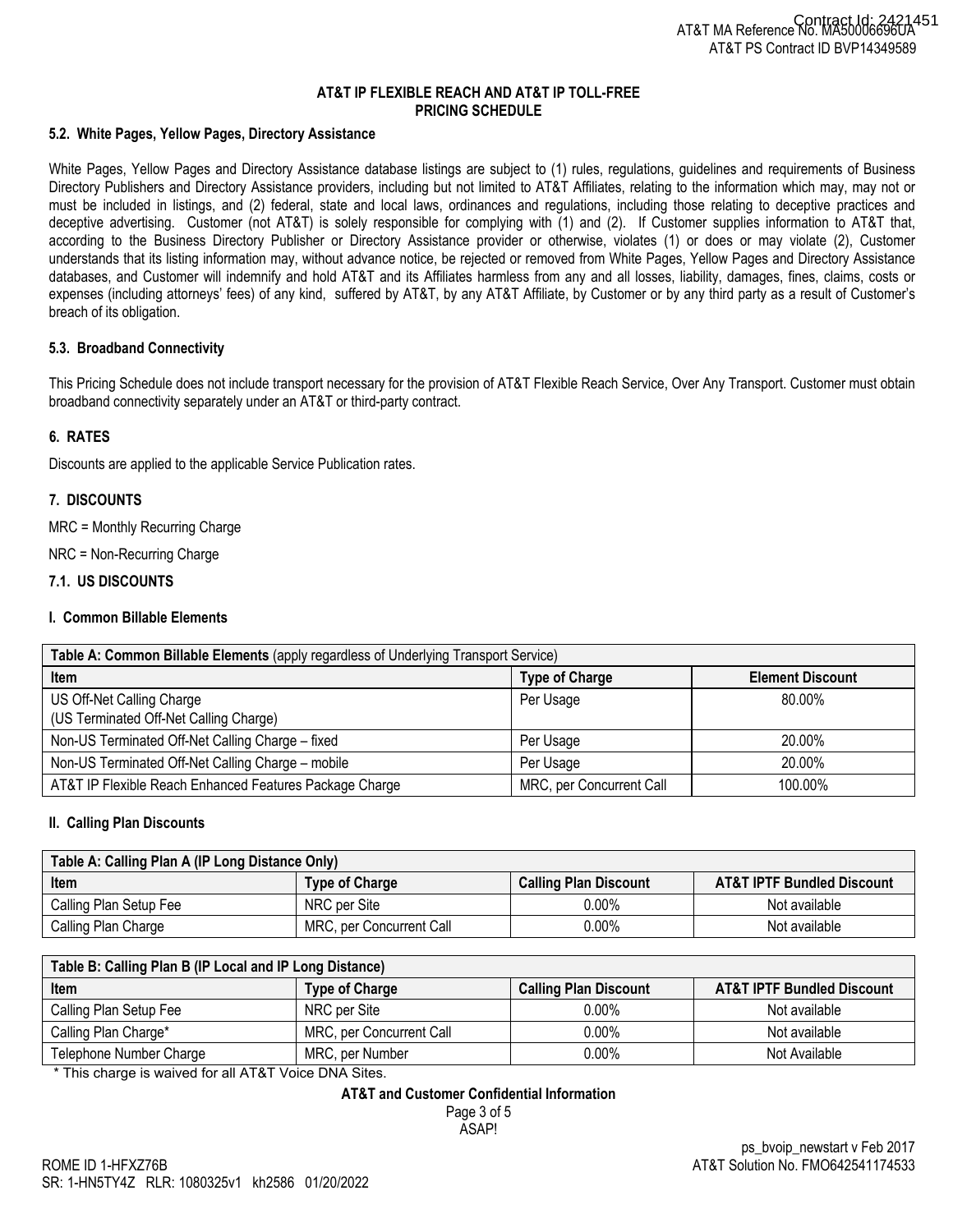| Table C: Calling Plan C (IP Local and IP Long Distance Bundle) |                          |                              |                                       |
|----------------------------------------------------------------|--------------------------|------------------------------|---------------------------------------|
| <b>Item</b>                                                    | <b>Type of Charge</b>    | <b>Calling Plan Discount</b> | <b>AT&amp;T IPTF Bundled Discount</b> |
| Calling Plan Setup Fee                                         | NRC per Site             | 100.00%                      | Not available                         |
| Calling Plan Charge                                            | MRC, per Concurrent Call | 85.36%                       | Not available                         |
| Telephone Number Charge                                        | MRC, per Number          | 100.00%                      | Not available                         |

| Table D: Calling Plan G (AT&T IP Toll-Free Only) |                          |                              |
|--------------------------------------------------|--------------------------|------------------------------|
| <b>Item</b>                                      | <b>Type of Charge</b>    | <b>Calling Plan Discount</b> |
| AT&T IPTF Calling Plan Setup Fee                 | NRC, per Site            | 100.00%                      |
| AT&T IPTF Calling Plan Charge                    | MRC, per Concurrent Call | 100.00%                      |
| AT&T IPTF Calling Charge - US Interstate         | Usage                    | 60.00%                       |
| AT&T IPTF Calling Charge - US Intrastate         | Usage                    | 20.00%                       |
| AT&T IPTF Calling Charge - Canada to US          | Usage                    | $0.00\%$                     |
| AT&T IPTF Calling Charge - US to Non-US          | Usage                    | $0.00\%$                     |
| AT&T IPTF Calling Charge - Canada to Non-US      | Usage                    | $0.00\%$                     |
| Routing Arrangement (APN) Charge                 | MRC, per Site            | 20.00%                       |

## **III. AT&T IP Transfer Connect Features (available for specified services only)**

| Table A: AT&T IP Transfer Connect Features     |                       |                 |
|------------------------------------------------|-----------------------|-----------------|
| Item                                           | <b>Type of Charge</b> | <b>Discount</b> |
| IP Courtesy Transfer                           | <b>NRC</b>            | 100.00%         |
| IP Courtesy Transfer                           | <b>MRC</b>            | 30.00%          |
| IP Courtesy Transfer                           | Per Attempt           | 30.00%          |
| IP Courtesy Transfer to Non-8YY Off-Net        | Usage                 | 30.00%          |
| IP Redirect / IP Redirect with Data Forwarding | <b>NRC</b>            | 100.00%         |
| IP Redirect / IP Redirect with Data Forwarding | Usage                 | 20.00%          |
| IP InfoPack                                    | <b>NRC</b>            | 100.00%         |
| IP InfoPack                                    | <b>MRC</b>            | 30.00%          |
| IP InfoPack                                    | Per Call              | 30.00%          |

# **IV. Underlying Transport Services Support Charges**

| Table A: VoIP Module Card (AT&T MIS or AT&T MIS with MPLS PNT Transport Only) |                                                                       |                 |  |
|-------------------------------------------------------------------------------|-----------------------------------------------------------------------|-----------------|--|
| Item                                                                          | <b>Type of Charge</b>                                                 | <b>Discount</b> |  |
| VoIP Module Card (if applicable)                                              | MRC, per Concurrent Call (where the list price will vary by number of | 100.00%         |  |
|                                                                               | Concurrent Calls)                                                     |                 |  |

# **AT&T and Customer Confidential Information** Page 4 of 5 ASAP!